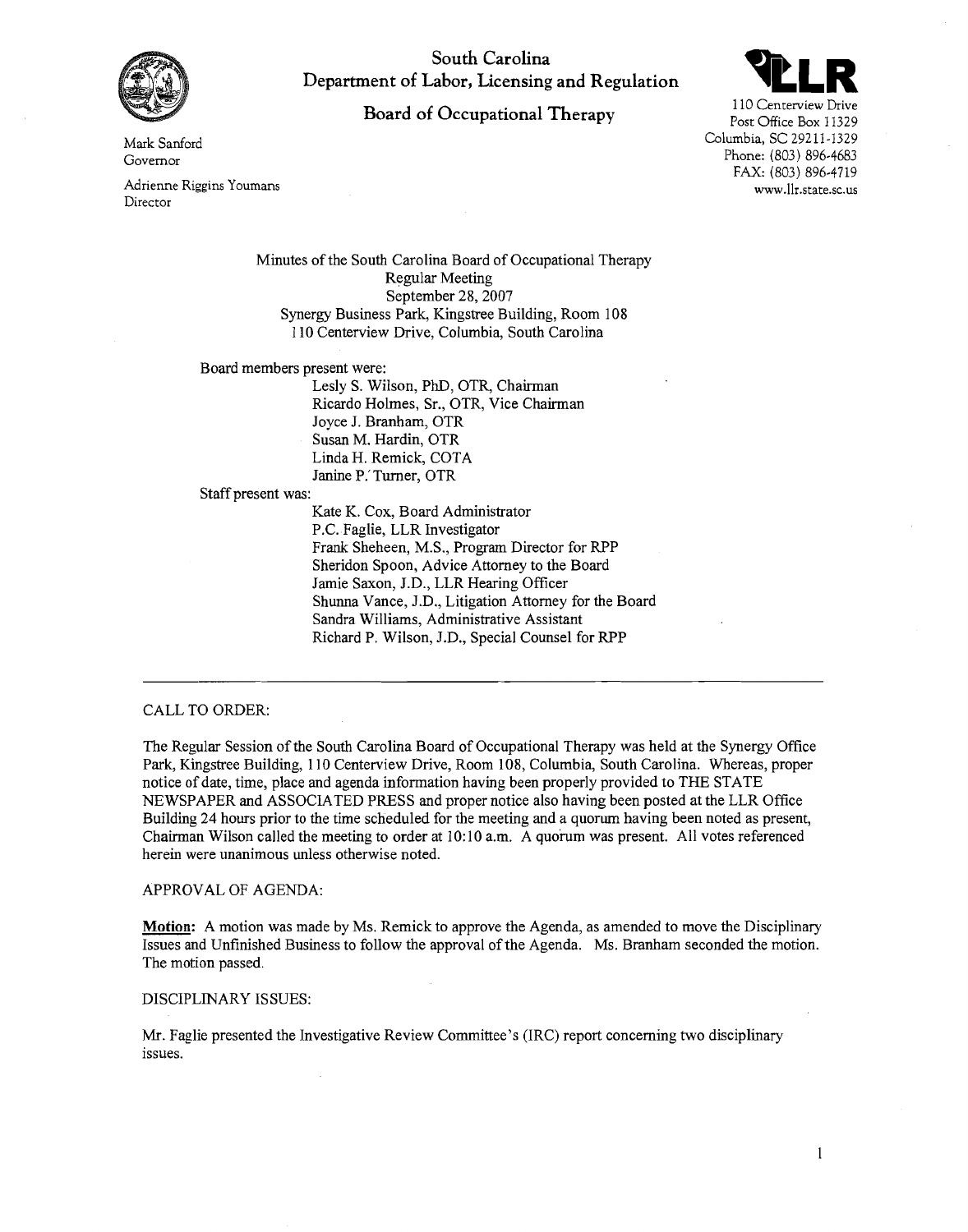Board Meeting Minutes September **28,2007**  Page **2** 

**Motion:** A motion was made by Ms. Branham to accept the IRC's recommendation on Case Number **2006-03** for Dismissal. Ms. Turner seconded the motion. The motion passed.

**Motion:** A motion was made by Ms. Turner to keep Case Number **2006-05** open and to seek more information from the Department of Health and Human Services report. Mr. Holmes seconded the motion. The motion passed

Ms. Vance presented to the Board a Consent Order on Case Number **2006-06** with the Formal Accusation and facts of the case. The Respondent had signed the Consent Order as written and presented.

**Motion:** A motion was made by Ms. Turner to go into Executive Session. Ms. Branham seconded the motion. The motion passed.

**Motion:** A motion was made by Ms. Branham to come out of Executive Session and return to Open Session. Ms. Hardin seconded the motion. The motion passed.

**Motion:** A motion was made by Mr. Holmes to accept the Consent Order on Case Number **2006-06** with some alterations. Mr. Saxon, LLR Hearing Officer, was asked to detail the alterations for Ms. Vance for the re-writing of the Consent Order. Ms. Remick seconded the motion. The motion passed.

## UNFINISHED BUSINESS:

Mr. Wilson made a presentation the Recovering Professionals Program (RPP) to the Board. He provided a detailed explanation of the RPP for the Board; he reviewed the Questionnaire from the RPP for Participating South Carolina Health and Medically Related Boards on the RPP; he presented documents from RPP that would apply to the Occupational Therapy Board such as a Memorandum of Agreement between the RPP and the South Carolina Board of Occupational Therapy, Policy on Stayed Orders under Terms of Final Orders when Recommended by the RPP, and the Policy for Missed Drug Screens or Initial Positive Reports; and he asked for questions from the Board. After discussion, Mr. Wilson asked for approval from the Board to become a member of the RPP by approving a Memorandum of Agreement between the RPP and the South Carolina Board of Occupational Therapy Board.

**Motion:** A motion was made by Ms. Hardin to approve the Memorandum of Agreement between the RPP and the South Carolina Board of Occupational Therapy Board, Policy on Stayed Orders under Terms of Final Orders when recommended by the RPP, and the Policy for Missed Drug Screens or Initial Positive Reports. Ms. Turner seconded the motion. The motion passed.

## APPROVAL OF MINUTES:

**Motion:** A motion was made by Ms. Branham to accept the March **23,2007** minutes as printed. Ms. Turner seconded the motion. The motion passed

#### CHAIRMAN'S REMARKS:

Chairman Wilson thanked Ms. Remick for writing an article for the SCOTA Script. She encouraged the Board members to be willing write articles and reminded them that all articles written by Board members need to have LLR approval, as the Board is under a Cabinet Agency of the South Carolina Governor. She discussed the RPP and the need to let the Board's licensees know about the RPP and its services to the Board and the licensees. Mrs. Cox said information will posted on the web and she would investigate doing a mailing or e-mail blast on RPP to all licensees. Mr. Wilson stated he can provide a letter of introduction and explanation about RPP.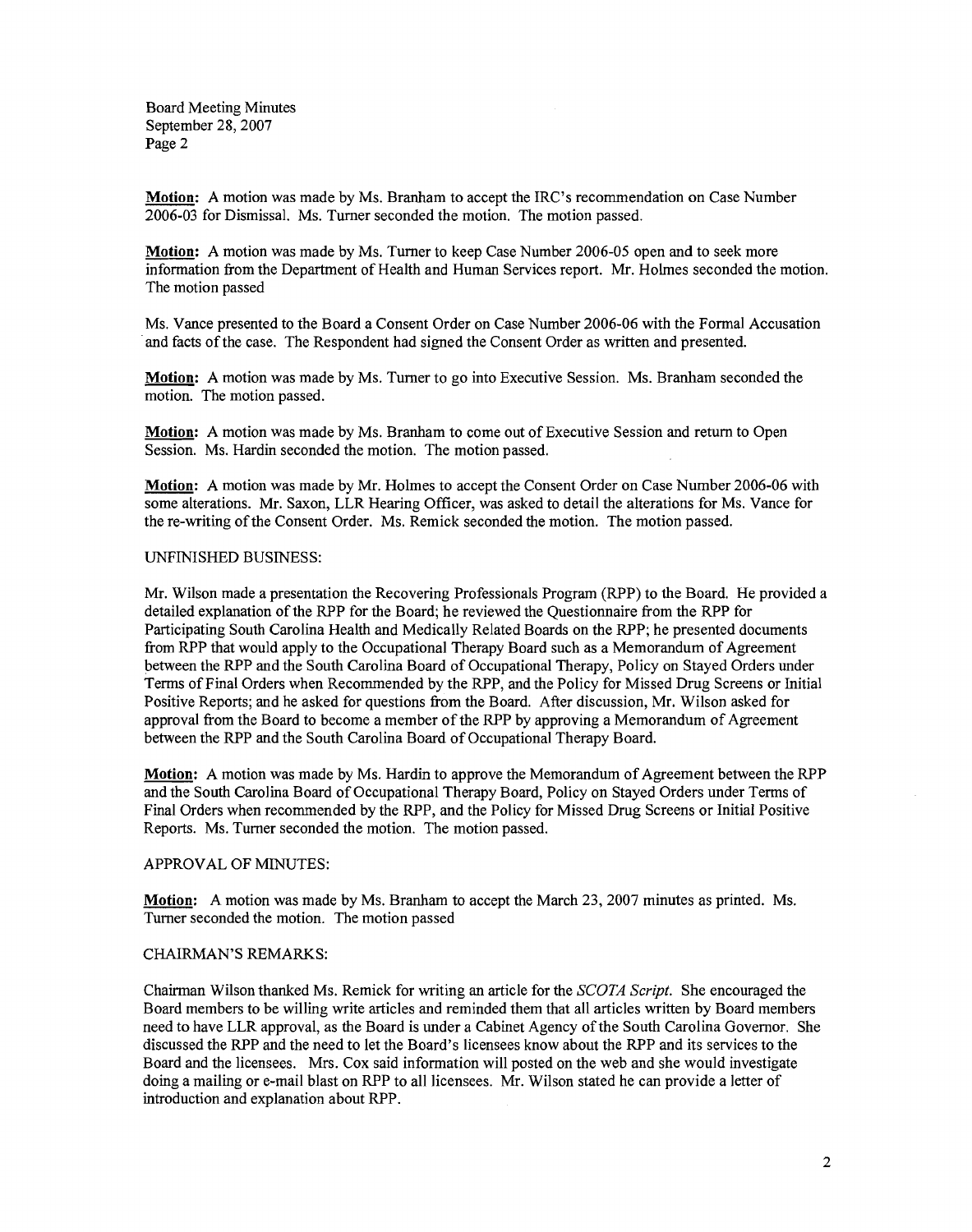Board Meeting Minutes September 28, 2007 Page 3

Chairman Wilson asked for presenters for the SCOTA meeting on October 13,2007. Mr. Holmes, Ms. Hardin and Ms. Remick volunteered to assist and said they would meet after the Board meeting to discuss the topics to be covered.

Chairmen Wilson introduced the new Advice Attorney for the Board, Mr. Spoon. Mr. Spoon made a few self introductory comments to the Board.

#### SWEARING IN NEW OFFICERS:

Mr. Spoon conducted a swearing in of the new officers of the Board fiom the March 2007 election to be Dr. Wilson as Board Chairman and Mr. Holmes as Board Vice Chairman.

## REPORTS:

#### Administrator's Report:

Mrs. Cox reported the licensee totals to date are 1,238 licensed occupational therapists and 491 licensed occupational therapy assistants for a total of 1,729 licensees. Mrs. Cox stated the professional is growing in the state.

Mrs. Cox reported the Continuing Education (CE) Audit following the on-line renewal was completed with the all audited licensees be compliant at the audit or compliant by September 30,2007 for five licensees who had intended compliance. They were given the additional time to show compliance where there was confusion of the hours submitted. Mrs. Cox reviewed the Random Audit for the verification of audited licensees' National Board of Certification in Occupational Therapy's (NBCOT) certification. Mrs. Cox reported that seven licensee were not compliant with their certification and were given the extra time to complete their certification. The Board discussed the confusion of dates for getting required CE for renewal for licenses and for NBCOT certification. The Board stated more education on these renewals and renewal dates.

Ms. Cox also reviewed the on-line services available to the Board and the on-line services that are being developed for the Board.

#### Financial Report:

Mrs. Cox stated that the Financial Report is provided as information. She noted for the record revenue is collected biennially and is expended over a two-year period. She reported that she reviews the Board's budget yearly with LLR.

#### LEGAL:

There was no Legal Business.

 $\lambda$ 

#### NEW BUSINESS:

The Board reviewed the reinstatement procedure for licenses that have lapsed or were placed on inactive status at renewal time. It was discussed that any licensee who is given a year's temporary license in order to complete supervised hours should have their supervisor report to the Board on their competency within a certain number of months or after completing a certain number of supervised hours. If a class is needed to assure competency it could be identified at this time. Ms. Turner said tests are available in areas of